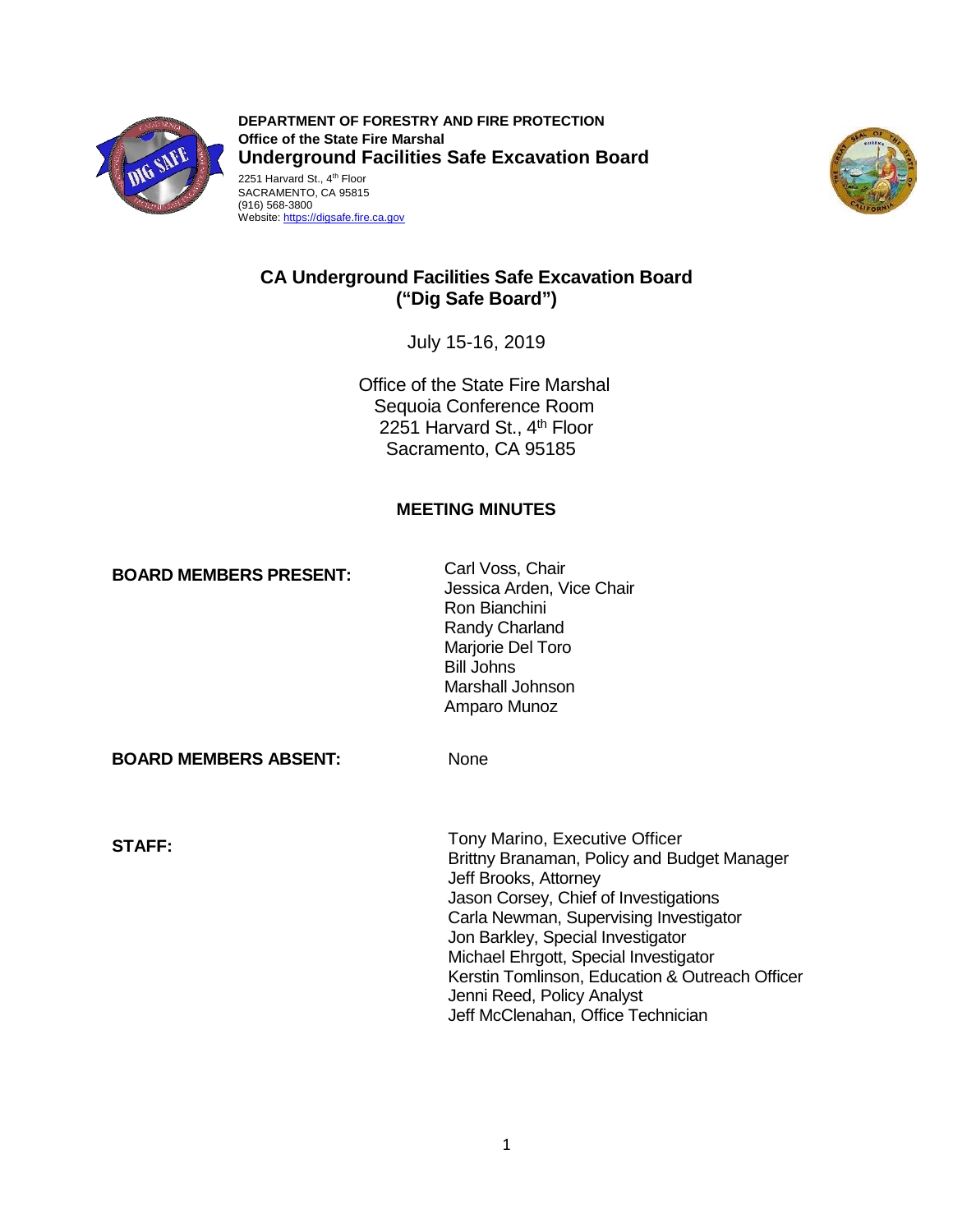July 15, 2019 10:00 a.m.

\_\_\_\_\_\_\_\_\_\_\_\_\_\_\_\_\_\_\_\_\_\_\_\_\_\_\_\_\_\_\_\_\_\_\_\_\_\_\_\_\_\_\_\_\_\_\_\_\_\_\_\_\_\_\_\_\_\_\_\_\_\_\_\_\_\_\_\_\_\_

2251 Harvard Street, 4<sup>th</sup> Floor Office of the State Fire Marshal Sequoia Conference Room Sacramento, CA 95815

# **OPEN SESSION**

Chair Voss called the meeting to order at 10:03 a.m.

# **Agenda Item No. 1: Executive Officer's Report**

Executive Officer Tony Marino delivered his executive officer's report, discussing housekeeping, evacuations, and where the bathrooms are. He then asked the Board's Budget and Policy Manager to give an update on human resources and year-end purchasing.

 new Administrative Technician and gave a report on his career and education background. Ms. Branaman also discussed ending the fiscal year on time and Policy and Budget Manager Brittny Branaman introduced Jeff McClenahan, the Board's challenges with FI\$Cal.

Mr. Marino discussed the development of the Board's case management system, giving background on the company awarded the contract to build the system.

 Education and Outreach efforts, including an online article and a magazine article that staff, a CARCGA meeting where staff provided an update on Board business, and a meeting with representatives of USA North 811, DigAlert, and Central valley farmers Ground Alliance Conference, and the organization of the Board's 2019 Annual Education and Outreach Officer Kerstin Tomlinson provided an update on the Board's provided information about the Board, a safety awareness event attended by Board organized by the Board regarding area of continual excavation ticket renewals. Ms. Tomlinson also discussed coordinating the Board's participation in the 2020 Common Education and Outreach meeting.

 Mr. Marino discussed a letter the Pipeline and Hazardous Materials Safety Administration (PHMSA) sent the state of California about its inadequacy enforcing the Senate Bill 70, and the changes made to the Board's involvement in implementing the one-call law. He told the Board the letter was expected, and discussed the response he drafted, that is under review by the Governor's office. Mr. Marino also discussed bill.

Chair Voss asked for comments from the Board. There were none.

Chair Voss asked for comments from the public. There were none.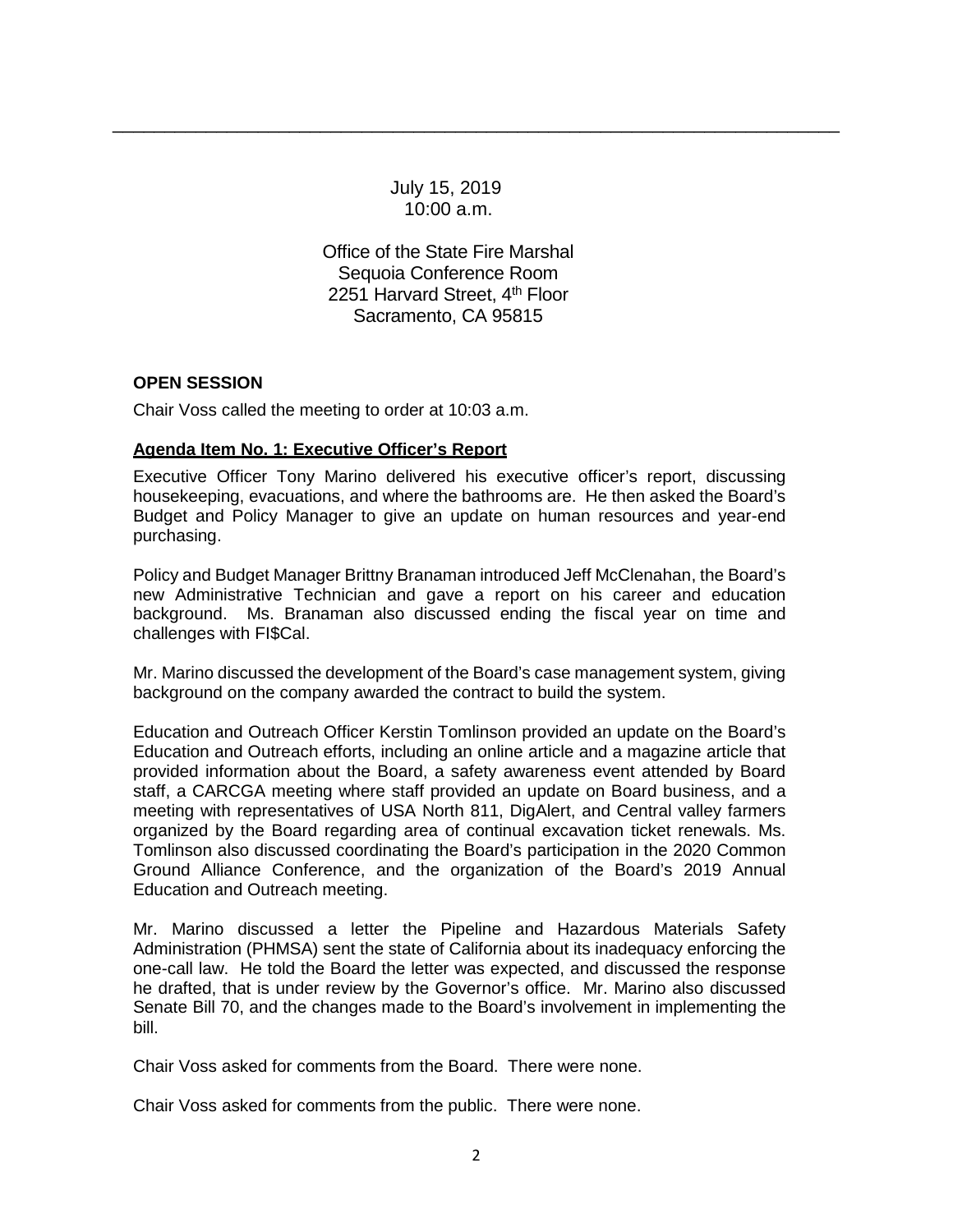# **Agenda Item No. 2: Board Member Public Engagement Reports**

Chair Voss asked for Board member engagement reports.

Member Del Toro discussed an article in American Society of Safety Professionals Journal she was interviewed for.

Chair Voss asked for additional Board member engagement reports. There were none.

Chair Voss asked for comments from the public. There were none.

#### **Agenda Item No. 3: Resolution No. 19-07-01: Approval of the Regulations for Rulemaking Proceedings after Considering Public Comments Received During Investigation, Enforcement, and Area of Continual Excavation and Authorize 45-Day Written Comment Period**

01, giving background on the Board's vote in February to approve the regulation language. 01, giving background on the Board's vote in February to approve the regulation language.<br>She discussed changes made to the language based on feedback from the Office of period. Ms. Branaman addressed the written comments received by the Board, and Policy and Budget Manager Brittny Branaman presented a report on Resolution No. 19-07- Administrative Law, and written comments received during the 45-day public comment discussed the Board's response to those comments.

Chair Voss asked for comments from the Board. There were none.

Chair Voss asked for comments from the public. There were none.

#### *Board Action*

 Motion to approve Resolution No. 19-07-01 of the California Underground Facilities Safe Excavation Board approving the adoption of the regulations for investigation, enforcement, and area of continual excavation and authorize rulemaking proceedings after considering public comments received during 45-day written comment period.

SECOND: NOES: None ABSTAIN: None RECUSE: None MOTION: Member Bianchini SECOND: Member Arden AYES: Members Charland, Del Toro, Johns, Johnson, Munoz, Voss

MOTION ADOPTED.

#### **Regulations for the Area of Continual Excavation Renewal Ticket Requirement Agenda Item No. 4: Resolution No. 19-07-02: Approval of the Adoption of the and AB 1914 Implementation and Authorize Rulemaking Proceedings**

 (one-call) centers regarding power tool use in the tolerance zone and discussed the Executive Officer Tony Marino discussed the rulemaking process and gave an overview of the changes made to the regulation language. Mr. Marino told the Board he would discuss each section individually, allowing for comments in between. He read through section 4300 regarding contact information for members of the regional notification changes made to the regulation language.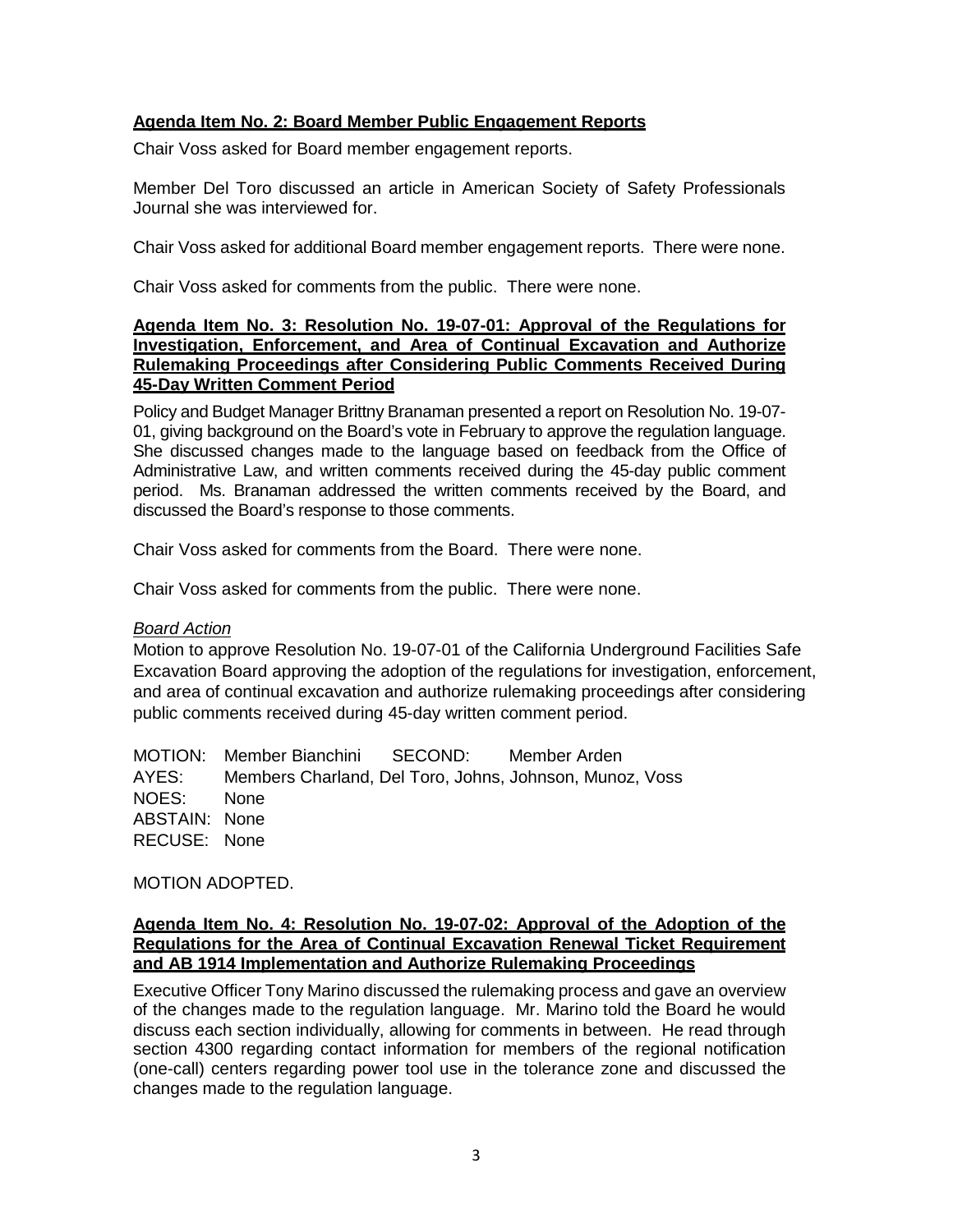Chair Voss asked for comments from the Board. There were none.

Chair Voss asked for comments from the public. There were none.

Mr. Marino discussed section 4305 regarding persons eligible to work under a continual excavation ticket.

Chair Voss asked for comments from the Board. There were none.

Chair Voss asked for comments from the public. There were none.

 Mr. Marino discussed section 4310 regarding the continual excavation renewal ticket reminder notifications.

Chair Voss asked for comments from the Board. There were none.

Chair Voss asked for comments from the public. There were none.

Mr. Marino discussed section 4345 regarding the onsite meeting and plan following renewal of a continual excavation ticket near high priority subsurface installations.

Chair Voss asked for comments from the Board. There were none.

Chair Voss asked for comments from the public. There were none.

Mr. Marino discussed section 4401 regarding valid and current contact information for excavators using the regional notification centers.

Chair Voss asked for comments from the Board. There were none.

Chair Voss asked for comments from the public. There were none.

 Mr. Marino discussed section 4501 regarding the use of equipment other than hand tools to determine the exact location of a subsurface installation.

 Chair Voss asked Mr. Marino to give the Board a timeline on the public comment process.

 day public written comment period. He told the Board, following the public comment period they would review the comments, consider them, and vote to move the regulation Mr. Marino discussed the regulation process regarding public comment which includes a review by the Natural Resources Agency prior to the Office of Administrative Law 45 forward with the intent of them being operational by July 1, 2020.

Chair Voss asked for comments from the Board.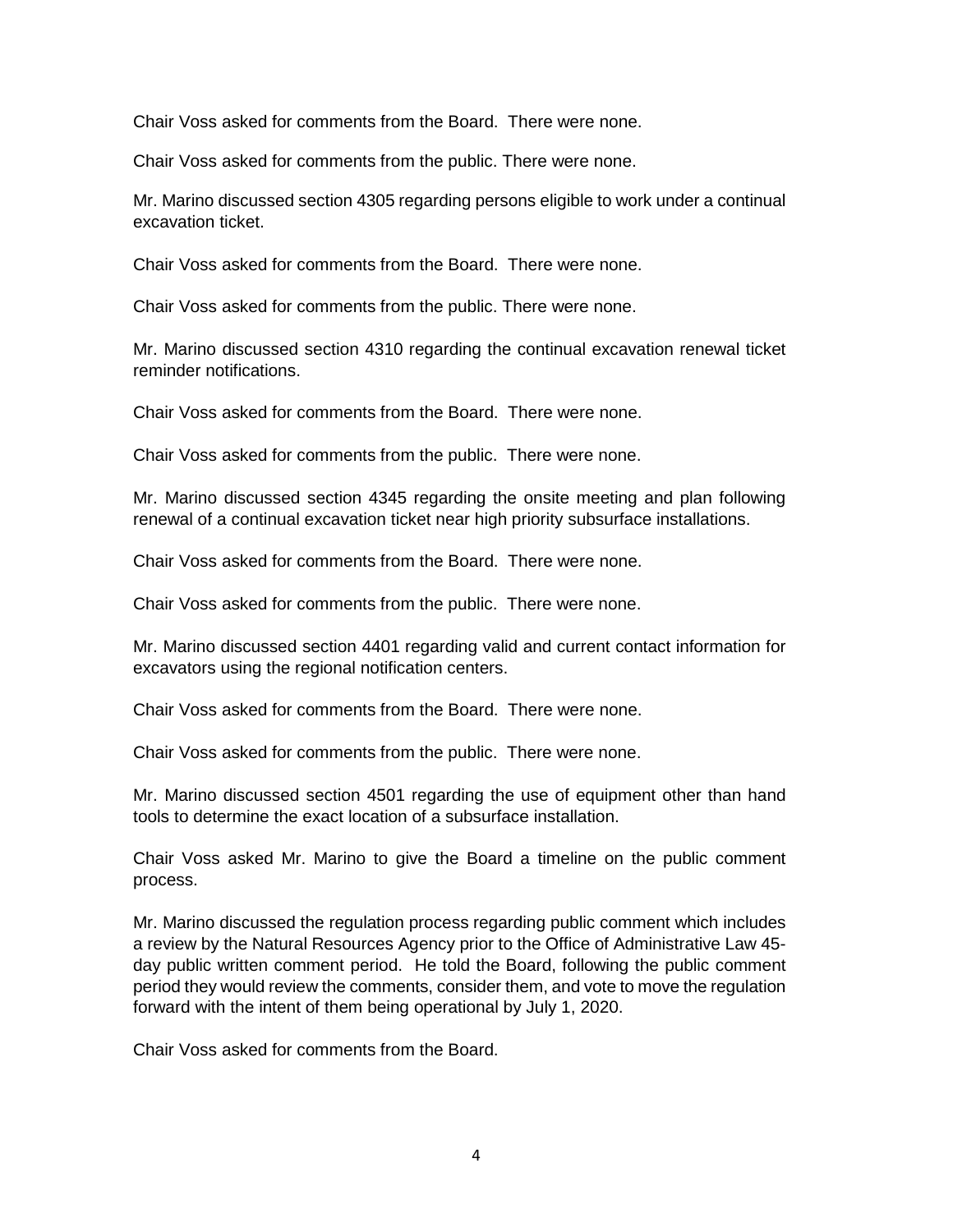Member Johns asked for clarification about the in-writing portion of the language and whether that meant texts and emails.

 Mr. Marino told the Board anything that either side can keep a record of is considered in-writing.

Chair Voss asked for comments from the public.

A representative from DigAlert discussed subsection (c) of section 4501 of the proposed language, and asked the board whether the requests would go through the one-call centers.

Member Johnson clarified that the requests would go straight to the operators.

Chair Voss asked for additional comments from the Board. There were none.

Chair Voss asked for additional comments from the public. There were none.

#### *Board Action*

 Safe Excavation Board approving the adoption the regulations for the area of continual Motion to approve Resolution No. 19-07-02 of the California Underground Facilities excavation renewal ticket requirement and AB 1914 implementation and authorize rulemaking proceedings.

SECOND<sup>.</sup> AYES: Members Bianchini, Charland, Del Toro, Johnson, Munoz, Voss NOES: None ABSTAIN: None RECUSE: None MOTION: Member Arden SECOND: Member Johns

MOTION ADOPTED.

#### **Agenda Item No. 5: Resolution No. 19-07-03: Support of or Opposition to Legislation to Amend Government Code Section 4216.3 (AB 1166 (Levine))**

 Policy and Budget Manager Brittny Branaman presented a report on Resolution No. 19-07-03, giving background on AB 1166, which would require operators to supply electronic positive response through the one-call center beginning January 1, 2021. electronic positive response through the one-call center beginning January 1, 2021.<br>She discussed how the bill would enhance the enforceability of the Dig Safe Act, and recommended the Board support AB 1166 if amended to give the Board authority to grant limited extensions to operators who provide good cause for needing it.

Chair Voss asked for comments from the Board.

Board members and staff discussed the definition of electronic positive response referenced in GOV 4216(e).

 ambiguity in the field. She told the Board that transitioning from the method used now Member Munoz discussed how electronic positive response will help problems and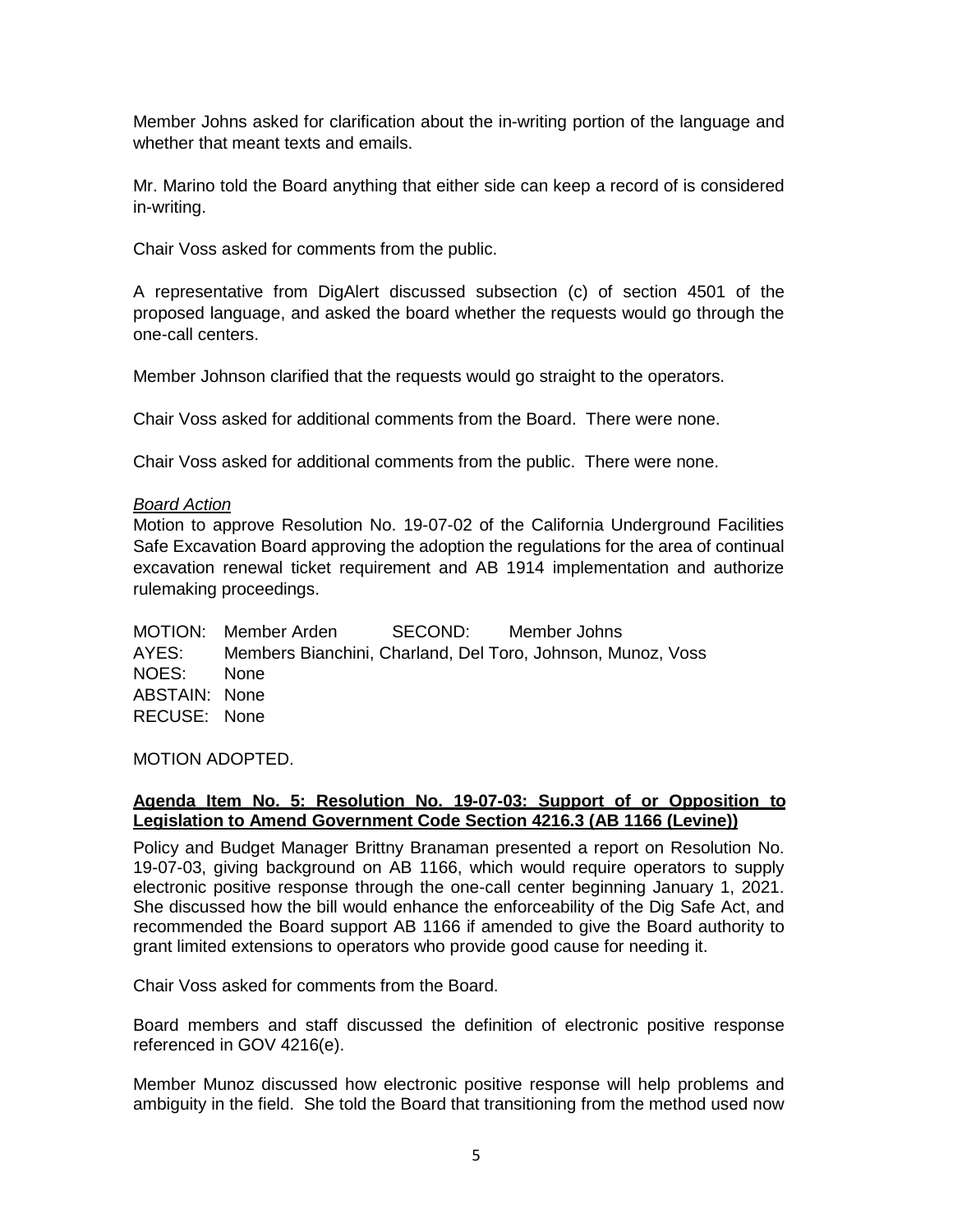to electronic positive response is going to be cumbersome for some operators.

Member Johnson agreed with Member Munoz and discussed how some cities and municipalities only give excavators maps to look at.

 Member Charland discussed how some cities are using paper one-call tickets to mark their lines, and will need time to adjust to electronic positive response. He also discussed the importance of updating the one-call center status codes and adding any new ones that may be needed.

Chair Voss asked for comments from the public.

 A representative from the Los Angeles Department of Water and Power (LADWP) thanked the Board for the option to grant extensions, and voiced his support for Resolution No. 19-07-03.

 A representative from USA North 811 discussed several areas of 4216 the Board might want to consider clarifying, including the definition of electronic positive response.

A representative from West Valley Construction thanked the Board for entertaining Resolution No. 19-07-03, and discussed how mandating electronic positive response will help improve safety.

Chair Voss asked for additional comments from the Board. There were none.

Chair Voss asked for additional comments from the public. There were none.

#### *Board Action*

 Motion to approve Resolution No. 19-07-03 to oppose legislation to amend Government Code section 4216.3 (AB 1166 (Levine)) unless amended.

SECOND: AYES: Members Bianchini, Charland, Johns, Johnson, Munoz, Voss NOES: None ABSTAIN: None RECUSE: None MOTION: Member Arden SECOND: Member Del Toro

MOTION ADOPTED.

(Meeting recessed at 11:33 a.m., and resumed at 1:32 p.m.)

#### **Agenda Item No. 6: Discussion on Investigations Workflow and Select Preliminary Investigations**

 Chief of Investigations Jason Corsey discussed the Investigations Division workflow including the damage notification process, the case intake and assignment process, how investigators review damage notifications, set case plans and initiate investigations. Chief Corsey also discussed the Investigations Divisions reports, and how staff decides to pursue enforcement actions.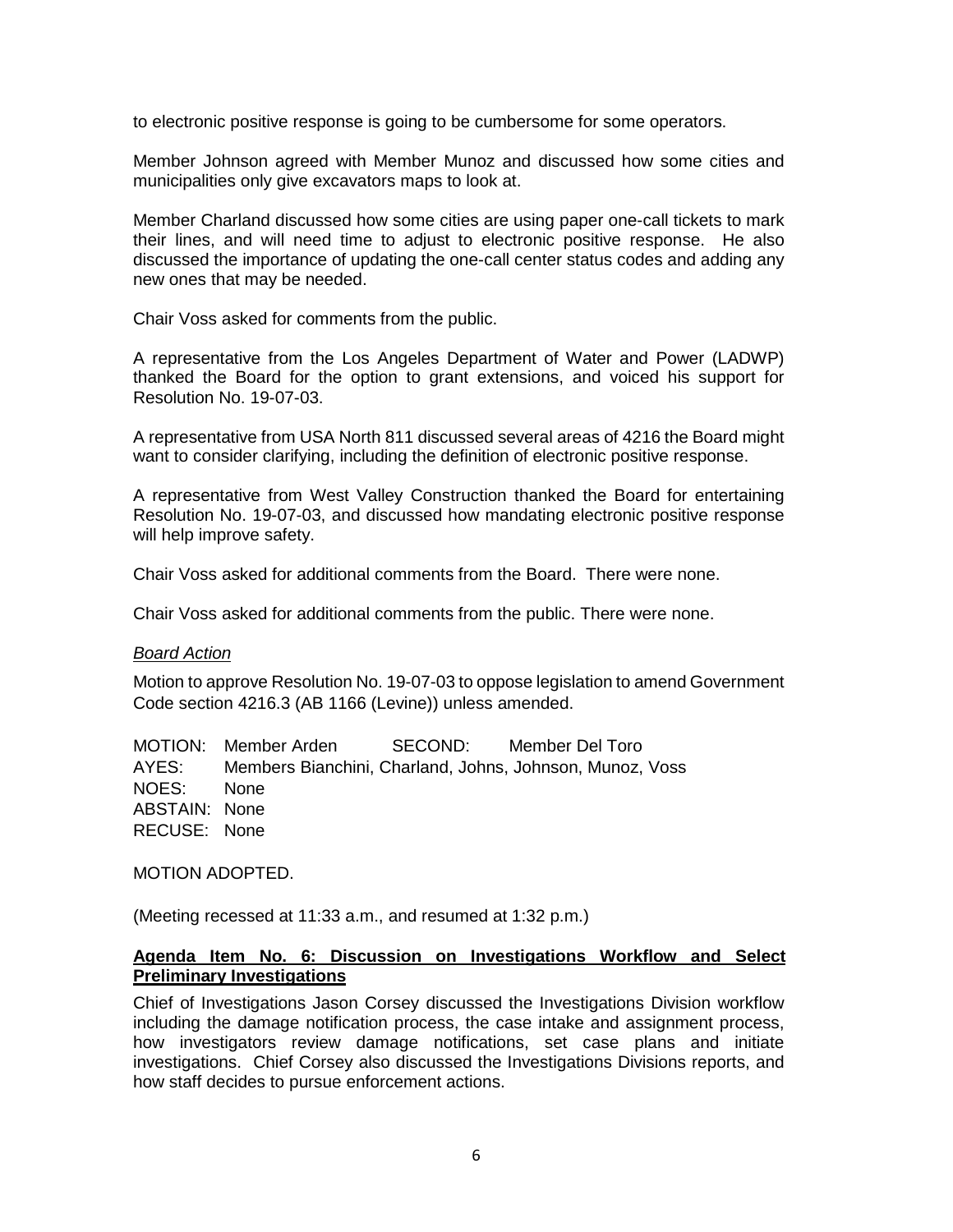Chair Voss asked for comments from the Board. There were none.

Chair Voss asked for comments from the public. There were none.

 Special Investigators Jon Barkley and Michael Ehrgott presented two cases. The first case involved a subcontractor performing deep ripping and irrigation control for a farming company, when he struck an un-marked six-inch deactivated steel line. The second case involved a contractor performing a directional bore under a major roadway to install a fiber optic line. In the second case, the bore head struck a four-inch unmarked plastic natural gas main, forcing evacuations of nearby homes.

Chair Voss asked for comments from the Board.

Board members and staff discussed the details of the second case including where the bore entered and exited the street, the un-marked gas line, whether staff was able to look at the utility map, whether the contractor had a bore log, how staff received notification of the hit, and how familiar the operator and excavator were with the Dig Safe Board.

 Member Munoz discussed the importance of knowing where the utilities are located under the ground.

 Member Johns asked about the ticket for the project, and whether it was a long-term job, that spanned several miles, or just for this portion of the street.

Mr. Ehrgott clarified that the ticket had been renewed multiple times.

Board members and staff discussed the details of the first case including the damage to the subcontractor's equipment, the nature of the work being performed, the failure to renew the ticket or establish a new ticket, the fact that the line was never marked, whether staff was able to look at the utility map, the type of pipeline that was hit, and the use of the word deactivated to describe the pipe.

 Member Munoz brought up the issue of using the term deactivated for the facility, and discussed the process for abandoning a subsurface installation.

 deactivated means the line can be reactivated. He told the Board if the operator plans Member Bianchini agreed with Member Amparo's statement and discussed that on reactivating the line, they should be marking it.

Member Johns discussed GOV 4216.3(a)(1)(B) which requires the operator mark any abandoned lines with an "A" inside a circle.

 Board members and staff discussed the process for referring the first case to the California Public Utilities Commission (CPUC), and investigator efforts to contact CPUC 4216 will be referred to other agencies in the future. representatives to refer this case, and how cases that do not involve violations of GOV

Chair Voss asked for comments from the public.

A representative from the CPUC discussed the process for abandoning lines.